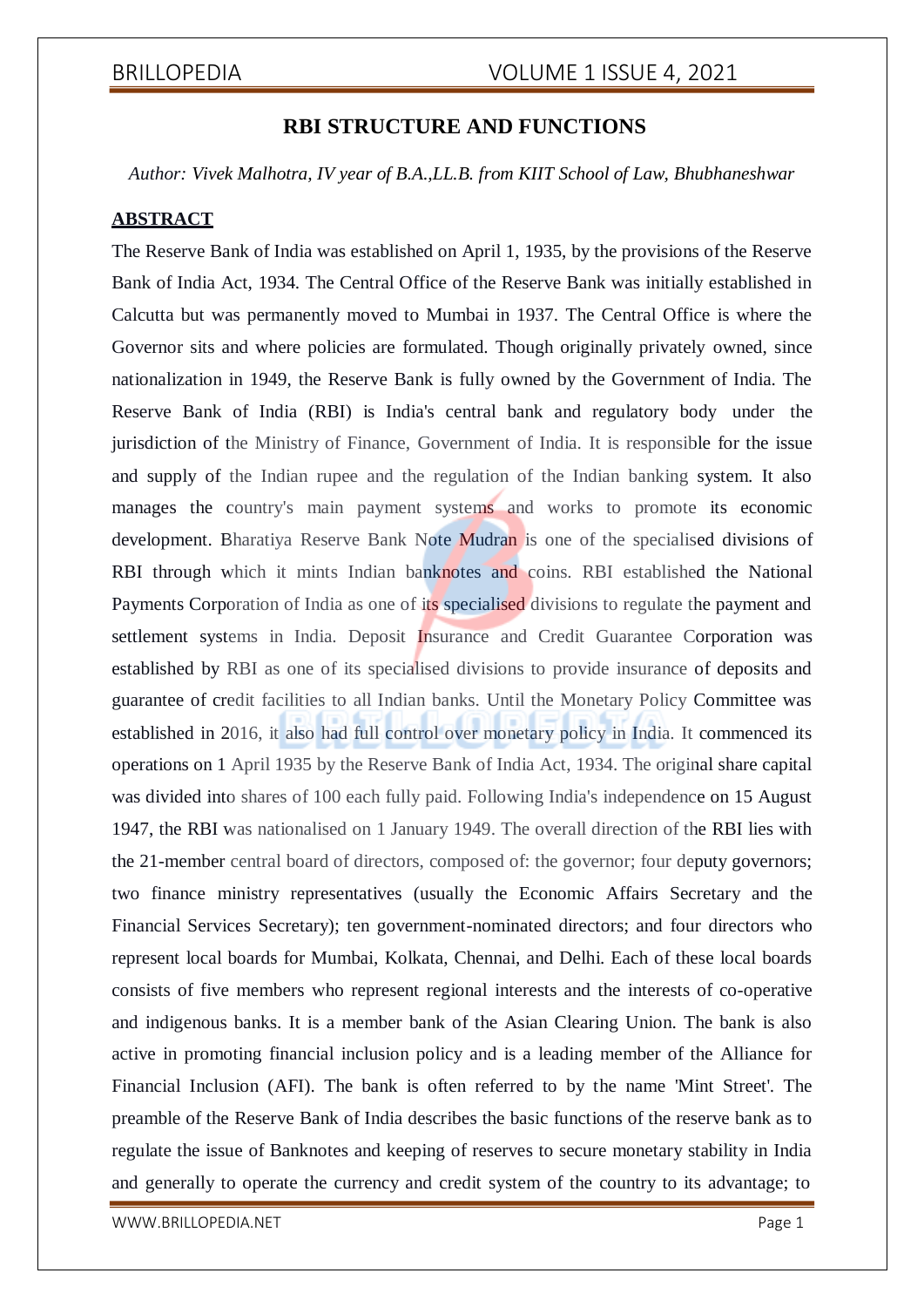have a modern monetary policy framework to meet the challenge of an increasingly complex economy, to maintain price stability while keeping in mind the objective of growth.

### **INTRODUCTION TO THE RBI**

The central board of directors is the main committee of the central bank. The Government of India appoints the directors for a four-year term. The board consists of a governor, and not more than four deputy governors; four directors to represent the regional boards; two – usually the Economic Affairs Secretary and the Financial Services Secretary – from the Ministry of Finance and ten other directors from various fields. The Reserve Bank – under Raghu ram Rajan's governorship – wanted to create a post of a chief operating officer (COO), in the rank of deputy governor and wanted to re-allocate work between the five of them (four deputy governors and COO).

The bank is headed by the governor, currently Shaktikanta Das. There are currently four deputy governors Mahesh Kumar Jain, M. Rajeshwar Rao, Michael Patra and T. Rabi Shankar. Two of the four deputy governors are traditionally from RBI ranks and are selected from the bank's executive directors. One is nominated from among the Chairpersons of public sector banks and the other is an economist. An Indian Administrative Service officer can also be appointed as deputy governor of RBI and later as the governor of RBI as with the case of Y. Venugopal Reddy and Duvvuri Subbarao. Other persons forming part of the central board of directors of the RBI are NachiketMor, Y. C. Deveshwar, Prof Damodar Acharya, Ajay Tyagi and Anjali Duggal.

Executive Directors (ED) consist of M. Rajeshwar Rao, Lily Vadera, Rabi N. Mishra, Smt. Nanda S. Dave, Anil K. Sharma, S. C. Murmu, T. Rabi Sankar, Janak Raj, P Vijayakumar, Indrani Banerjee, O.P. Mall and Sudha Balakrishnan (Chief Financial Officer). Sudha Balakrishnan, a former vice-president at National Securities Depository Limited, assumed charge as the first chief financial officer (CFO) of the Reserve Bank on 15 May 2018; she was given the rank of executive director. The organizational structure of the Central Bank of India, the Reserve Bank, is as follows:

The main managing authority of the bank is the Central Board of Directors, which consists of the following 21members–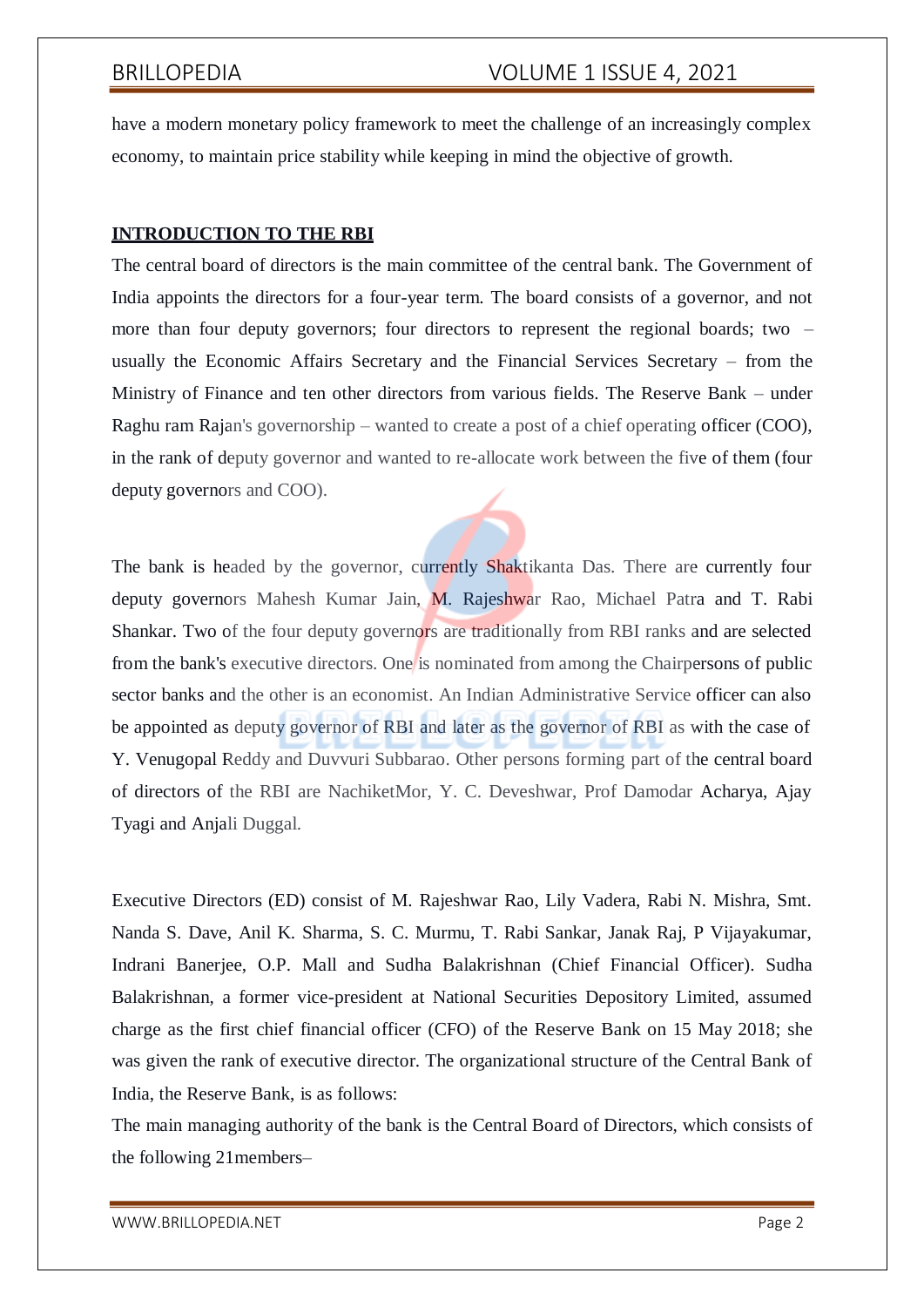- 1. The Governor
- 2. Four Deputy Governors
- 3. Fourteen Directors
- 4. Two Government Officials

Among these, the Governor and the Deputy Governors are appointed by the Central Government for a maximum period of five years, and the fourteen Directors, four of which are nominated from each of the four Local Boards, by the RBI Act, for a period of maximum four years, but can be re-elected. The Deputy Governors are responsible for specific operations of the bank. The RBI also consists of Local Boards responsible for region-specific control and monitoring. These are divided into four parts – Northern, Southern, Eastern and Western with headquarters in New Delhi, Chennai, Kolkata and Mumbai respectively. These Local Boards consist of five members with a Chairman.

### **FUNCTIONS OF RBI**

#### la Ol **1. ISSUER OF CURRENCY**

The RBI follows a minimum reserve system in the note issue. Initially, it used to keep 40 percent of gold reserves in its total assets. But, since 1957, it has had to maintain only Rs. 200 crores of gold and foreign exchange reserves, of which gold reserves should be of the value of Rs. 115 crores. As such, India has adopted the "managed paper currency standard.

"As a currency authority, the Reserve Bank provides different denominations of currency for facilitating the transactions of the Central and State Governments, and caters to the exchange and remittance needs of the public, banks as well as the government departments. The bank has established 14 offices of the Issues Department for the discharge of its currency functions. At all the other centres of the country, the current requirements are met by the bank through currency chests. Currency chests are maintained by the bank with the branches of the SBI group, Government Treasuries and Sub-Treasuries, and public sector banks.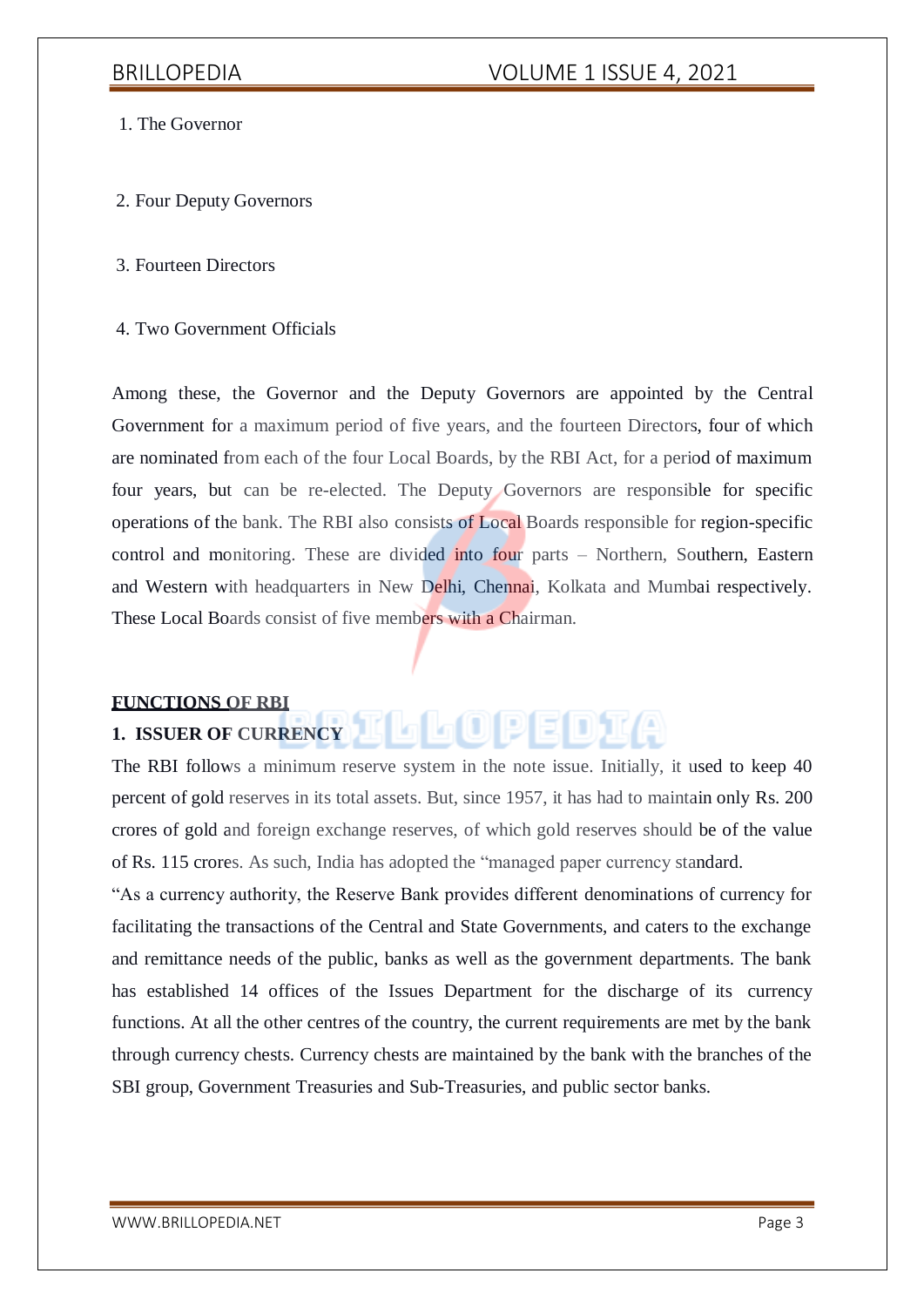### **Currency Chest**

A currency chest is a pocket edition of the Issue Department. The stock of notes and coins kept in the currency chests varies as per the needs of the respective areas served by the Treasury or an agency of the bank

### **The following advantages are claimed for maintaining currency chests by the bank**

1. The currency chests provide remittance facilities to banks and the public.

2. They facilitate Treasuries and bank branches to function by keeping relatively small cash balances.

3. They facilitate the exchange of rupee coins for notes, as well as the issue of new for old/soiled notes.

Above all, the Banking Department of the Reserve Bank manages seasonal variations in currency circulation. In the busy season, the current flow is expanded, in the slack season, it is contracted. During the busy season when there is an increased demand for cash from the public. It is first reflected in the depletion of the cash balances of the commercial banks and through them in the cash balances of the Banking Department. The Banking Department then transfers eligible securities to the Issue Department, based on which the Issue Department issues more currency notes. This is how currency expansion takes place. During the slack season, the process is reversed.

# **The following are the important provisions made under the RBI Act, 1934 regarding the issue of currency notes by the Reserve Bank**

(i) The Issue Department of the Bank alone can issue notes of Rs. 2 and those of higher denominations.

(ii) The assets of the Issue Department should be completely segregated from those of the Banking Department of the Reserve Bank.

(iii) All the notes issued by the Reserve Bank of India are legal tender and are guaranteed by the Central Government.

(iv) The design, form and material of the notes issued by the RBI should have the approval of the Central Government.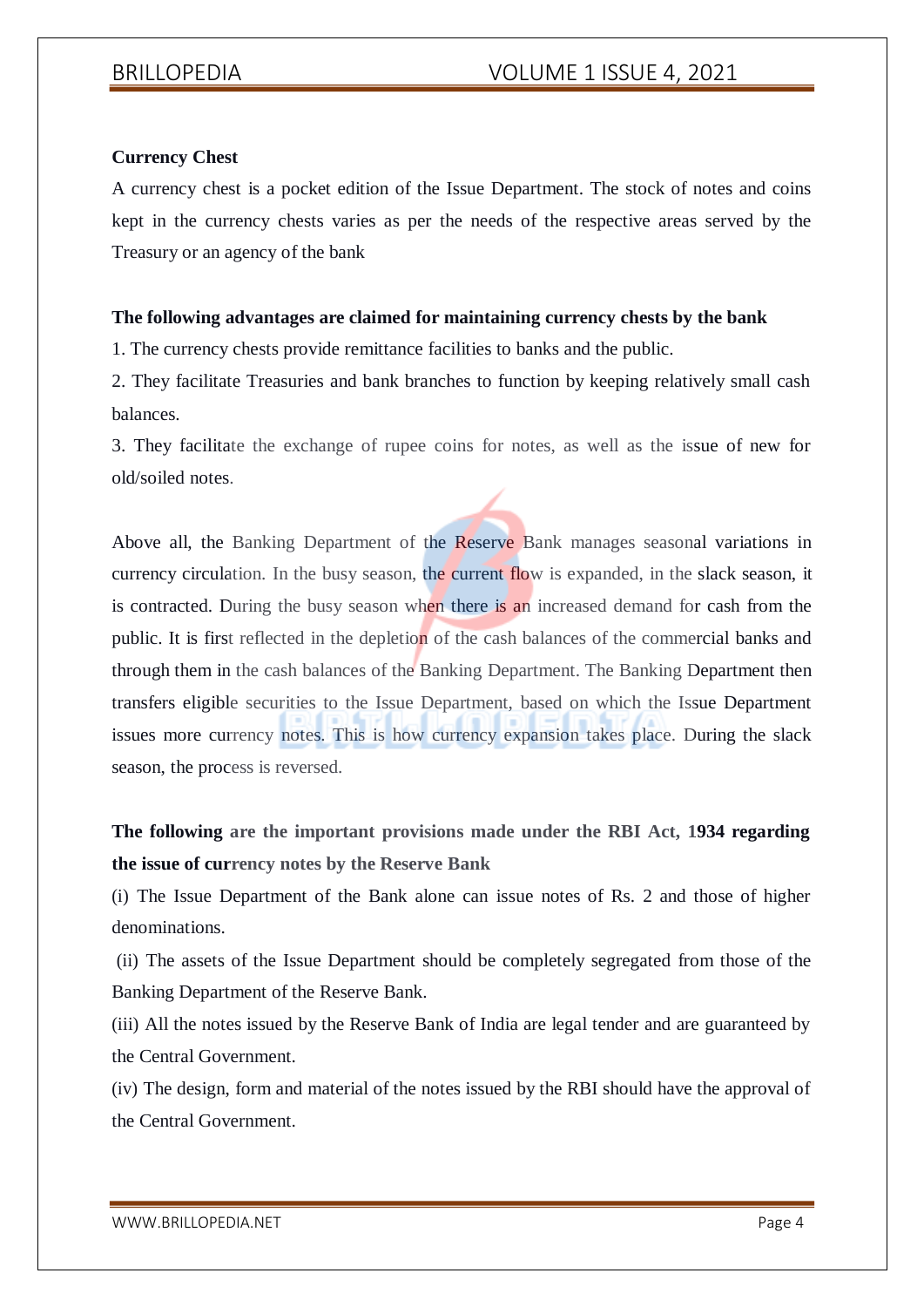(v) The Central Government is empowered to demonetise any series of the notes issued by the RBI.

(vi) No stamp duty is payable by the RBI in respect of notes issued by it.

(vii) The Central Government has to circulate rupee coins through the RBI only.

(viii) The RBI is obliged to supply rupees' coins in exchange for bank and currency notes or bank and currency notes in exchange for coins

#### **2. Roles of RBI as Banker to Government**

The RBI acts as banker to the government the Central as well as state governments. As such, it transacts all banking business of the government, which involves the receipt and payment of money on behalf of the government and carrying out of its exchange, remittance and other banking operations. In return, the governments keep their cash balances on current account deposit with the RBI. As government's banker, the RBI provides short-term credit to the government to meet any shortfalls in its receipts over its disbursements. It also provides short-term credit to state governments as ways and means advance. But, some state governments do resort to over-drafts at times for short periods. The RBI has not been able to stop this practice.

As government's banker, the RBI is also charged with the responsibility of managing the public (i.e., the government) debt. In the discharge of this responsibility, the RBI manages all new issues of government loans, services the public debt outstanding, and nurses the market for government securities. The last function is very important for the success of government's borrowing programme from the public (including banks), which has itself become increasingly important for mobilising resources for financing public-sector projects. To this end, the RBI and the government have taken several measures which will be only briefly mentioned here. The most important of these measures is the statutory requirement for investment in government securities.

Under this requirement, various financial institutions like commercial banks, the LIC, GIC and subsidiaries, and provident funds are required by law to invest designated minimum proportions of their total assets/liabilities in government securities (and other 'approved securities'). This provision concerning banks is administered by the RBI and will be studied more fully in section 19.6 under the 'Statutory Liquidity Ratio' (SLR) as a monetary-credit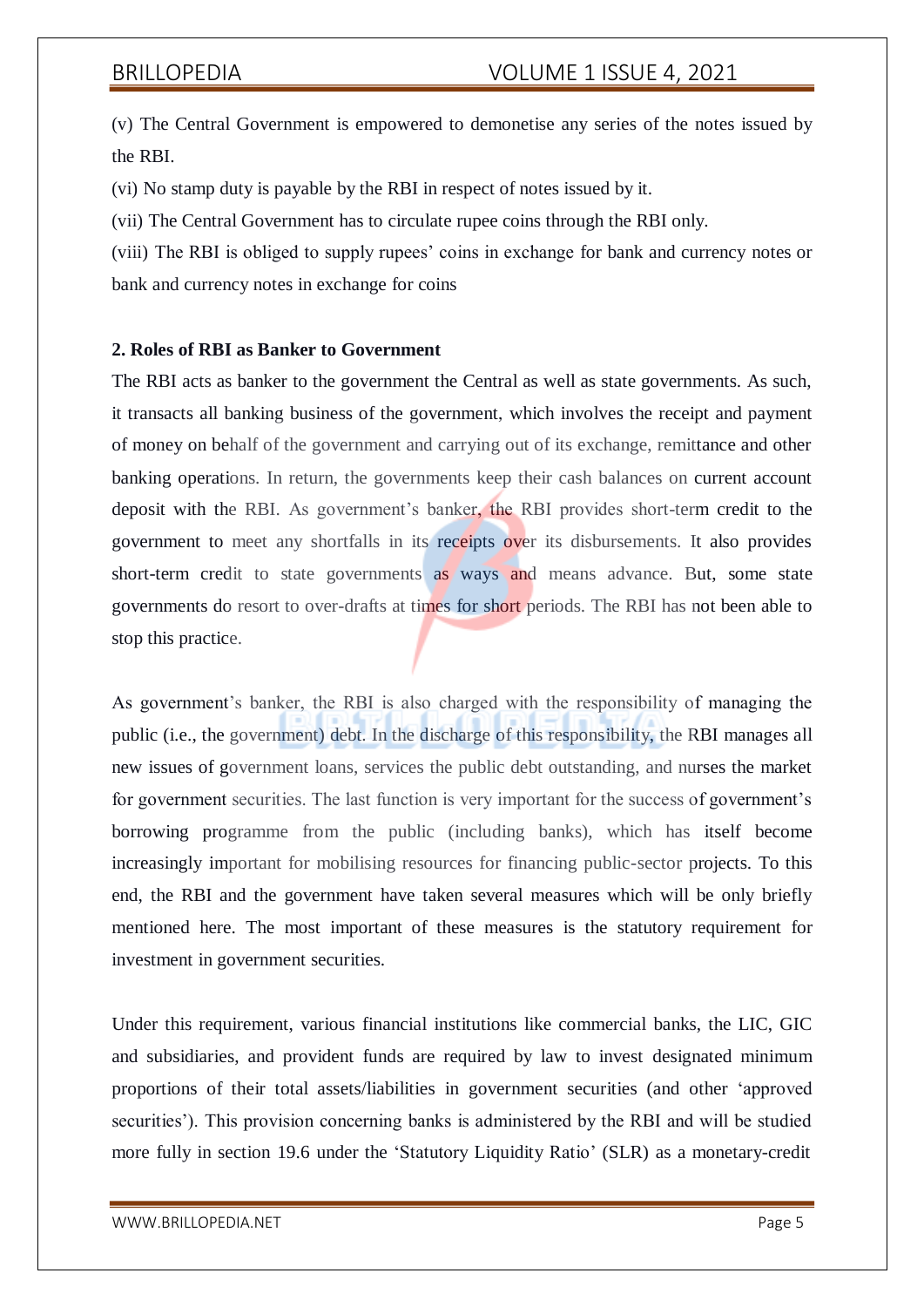control measure of the RBI. The RBI's other (secondary) responsibilities in this field are to ensure smooth functioning of the market, to see that government securities of various maturities are available to potential buyers in adequate amounts, that the maturity-structure of interest rates on these securities does not get out of line due to excess supply of some maturities and deficient supply of others, that the government bond market is not subject to sudden and large fluctuations, that the liquidity of investments in government securities is reasonably maintained, and that the new issues of government loans are well received in the market.

As manager of the new loans of the Central and State governments, the RBI advises these governments on the quantum, timing, and terms of such loans and co-ordinates their borrowing programmes. To ensure the success of new loan operations, it 'grooms' or prepares the market for receiving new loans by acquiring securities nearing maturity. On the one hand, this puts cash in the hands of investors (mostly financial institutions) which they can use to subscribe to new loan floatation's; on the other hand, this helps lengthen the average maturity of the government debt outstanding. Normally, the Bank itself buys large amounts of new loans and later sells on tap a large variety of new and old issues to cater to the diverse demands of investors. Overall, the Bank has done a good job of its function of government debt management. As the country's central bank, the RBI also acts as adviser to the government on all banking and financial matters, including matters concerning international finance, the financing pattern of five-year plans, the mobilisation of resources and banking legislation, among other things.

### **3. CUSTODIAN OF CASH RESERVES**

Central bank is the bank of banks. This signifies that it has the same relationship with the commercial banks in the country which they have with their customers. It provides security to their cash reserves, gives them a loan at the times of need, gives them advice on financial and economic matters and works as clearing house among various member banks. A definite percentage of deposits of commercial banks are kept as a reserve with the central bank. This leads to the centralization of cash reserve and facilitates the working of credit control. These funds are of great significance during the time of emergency,

### **4. LENDER OF THE LAST RESORT**

[WWW.BRILLOPEDIA.NET](http://www.brillopedia.net/)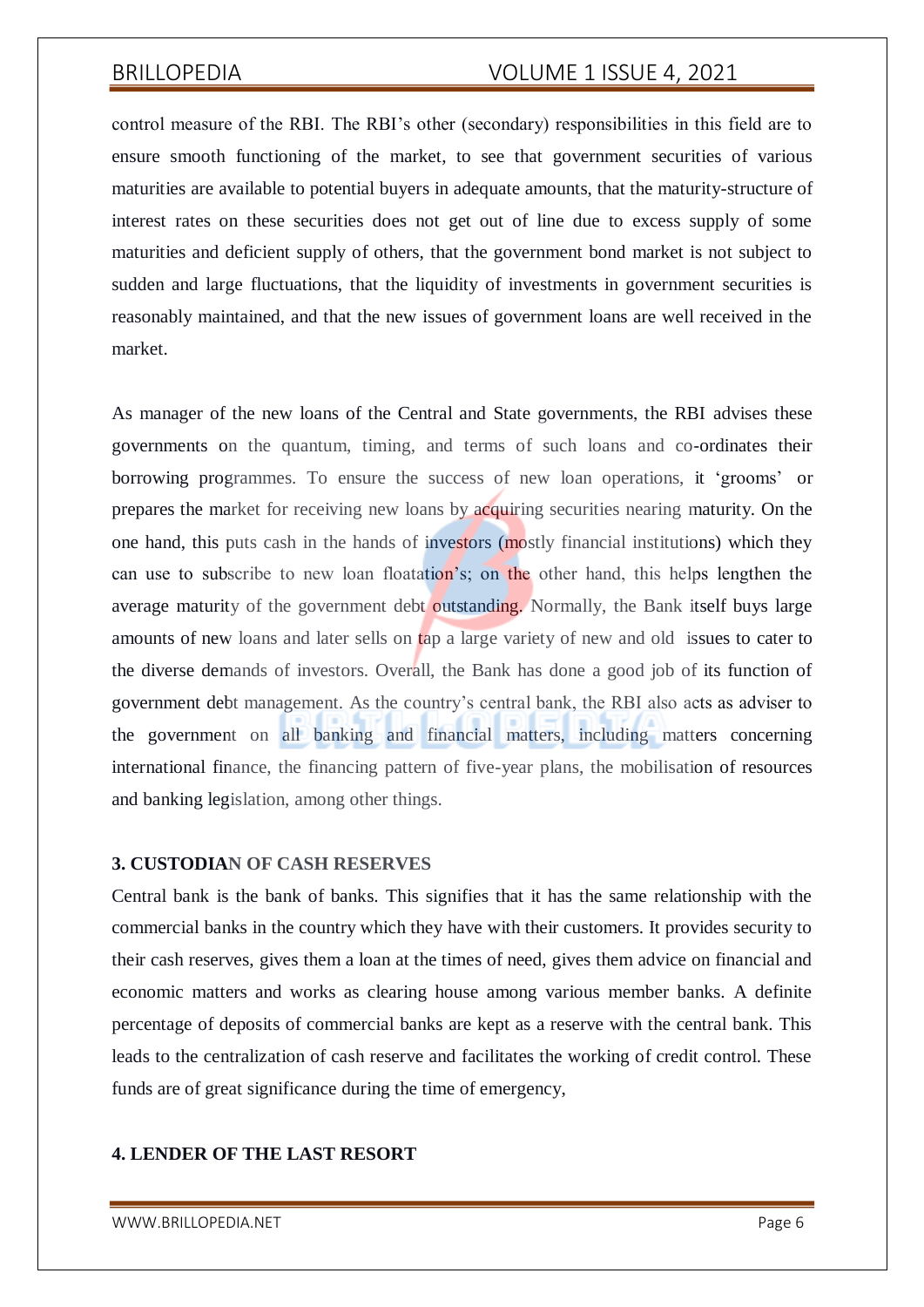A lender of last resort (LOR) is an institution, usually a country's central bank, that offers loans to banks or other eligible institutions that are experiencing financial difficulty or are considered highly risky or near collapse. In the United States, the Federal Reserve acts as the lender of last resort to institutions that do not have any other means of borrowing, and whose failure to obtain credit would dramatically affect the economy.

### **Key Takeaways**

- A lender of last resort provides emergency credit to financial institutions that are struggling financially and near collapse.
- The Federal Reserve, or other central banks, typically acts as the lender of last resort to banks that no longer have other available means of borrowing, and whose failure to obtain credit would dramatically affect the economy.
- Some argue that having a lender of last resort encourages moral hazard: that banks can take excessive risks knowing that they will be bailed out.

### **Understanding Lender of Last Resort**

The lender of last resort functions to protect individuals who have deposited funds—and to prevent customers from withdrawing out of panic from banks with temporarily limited liquidity. Commercial banks usually try not to borrow from the lender of last resort because such action indicates that the bank is experiencing a financial crisis. Critics of the lender-oflast-resort methodology suspect that the safety it provides inadvertently tempts qualifying institutions to acquire more risk than necessary since they are more likely to perceive the potential consequences of risky actions as less severe.

#### **Lender of Last Resort and Preventing Bank Runs**

A bank run is a situation that occurs during periods of the financial crisis when bank customers, worried about an institution's solvency, descend on the bank masse, and withdraw funds. Because banks only keep a small percentage of total deposits as cash, a bank run can quickly drain a bank's liquidity and, in a perfect example of a self-fulfilling prophecy, causing the bank to become insolvent. Bank runs and subsequent bank failures were prevalent following the 1929 stock market crash that led to the Great Depression. The U.S. government responded with new legislation imposing reserve requirements on banks, mandating they hold above a certain percentage of liabilities as cash reserves.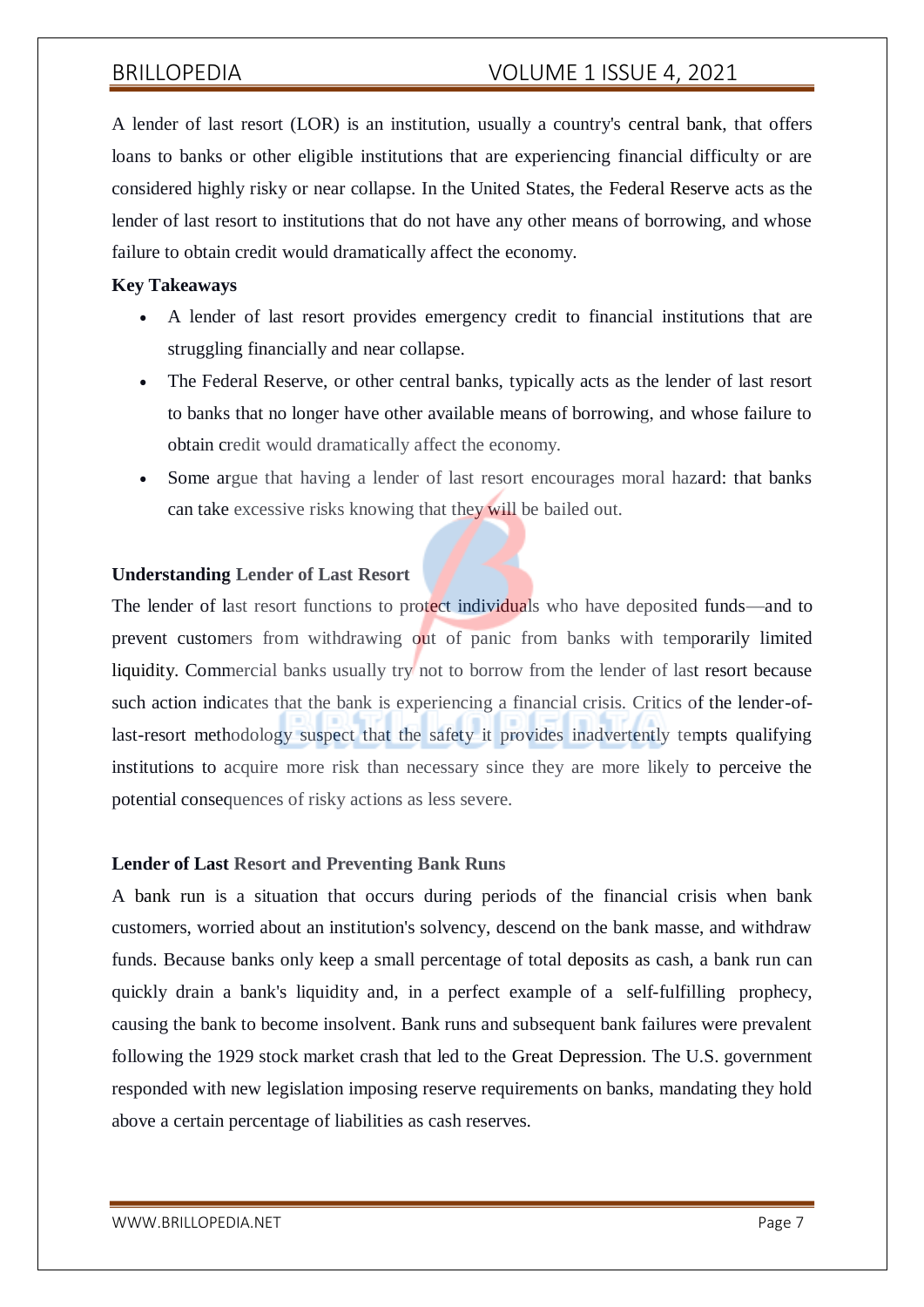### **5. CENTRAL CLEARANCE OF THE ACCOUNTS SETTLEMENT**

The central bank of any country is usually the driving force in the development of national payment systems. The Reserve Bank of India as the central bank of India has been playing this developmental role and has taken several initiatives for Safe, Secure, Sound, Efficient, Accessible and Authorised payment systems in the country. The Board for Regulation and Supervision of Payment and Settlement Systems (BPSS), a sub-committee of the Central Board of the Reserve Bank of India is the highest policy-making body on payment systems in the country. The BPSS is empowered for authorising, prescribing policies and setting standards for regulating and supervising all the payment and settlement systems in the country. The Department of Payment and Settlement Systems of the Reserve

In India, the payment and settlement systems are regulated by the Payment and Settlement Systems Act, 2007 (PSS Act) which was legislated in December 2007. The PSS Act as well as the Payment and Settlement System Regulations, 2008 framed thereunder came into effect from August 12, 2008. In terms of Section 4 of the PSS Act, no person other than the Reserve Bank of India (RBI) can commence or operate a payment system in India unless authorised by RBI. Reserve Bank has since authorised payment system operators of pre-paid payment instruments, card schemes, cross-border in-bound money transfers, Automated Teller Machine (ATM) networks and centralised clearing arrangements.

#### **Payment Systems**

Efficient modes of payment systems in the country to meet the requirements of the public at large. The dominant features of the large geographic spread of the country and the vast network of branches of the Indian banking system require the logistics of the collection and delivery of paper instruments. These aspects of the banking structure in the country have always been kept in mind while developing the payment systems.

### **Paper-based Payments**

Use of paper-based instruments (like cheques, drafts, and the like) accounts for nearly 60% of the volume of total non-cash transactions in the country. In value terms, the share is presently around 11%. This share has been steadily decreasing over some time and electronic mode gained popularity due to the concerted efforts of the Reserve Bank of India to popularize the electronic payment products in preference to cash and cheques. Since paper-based payments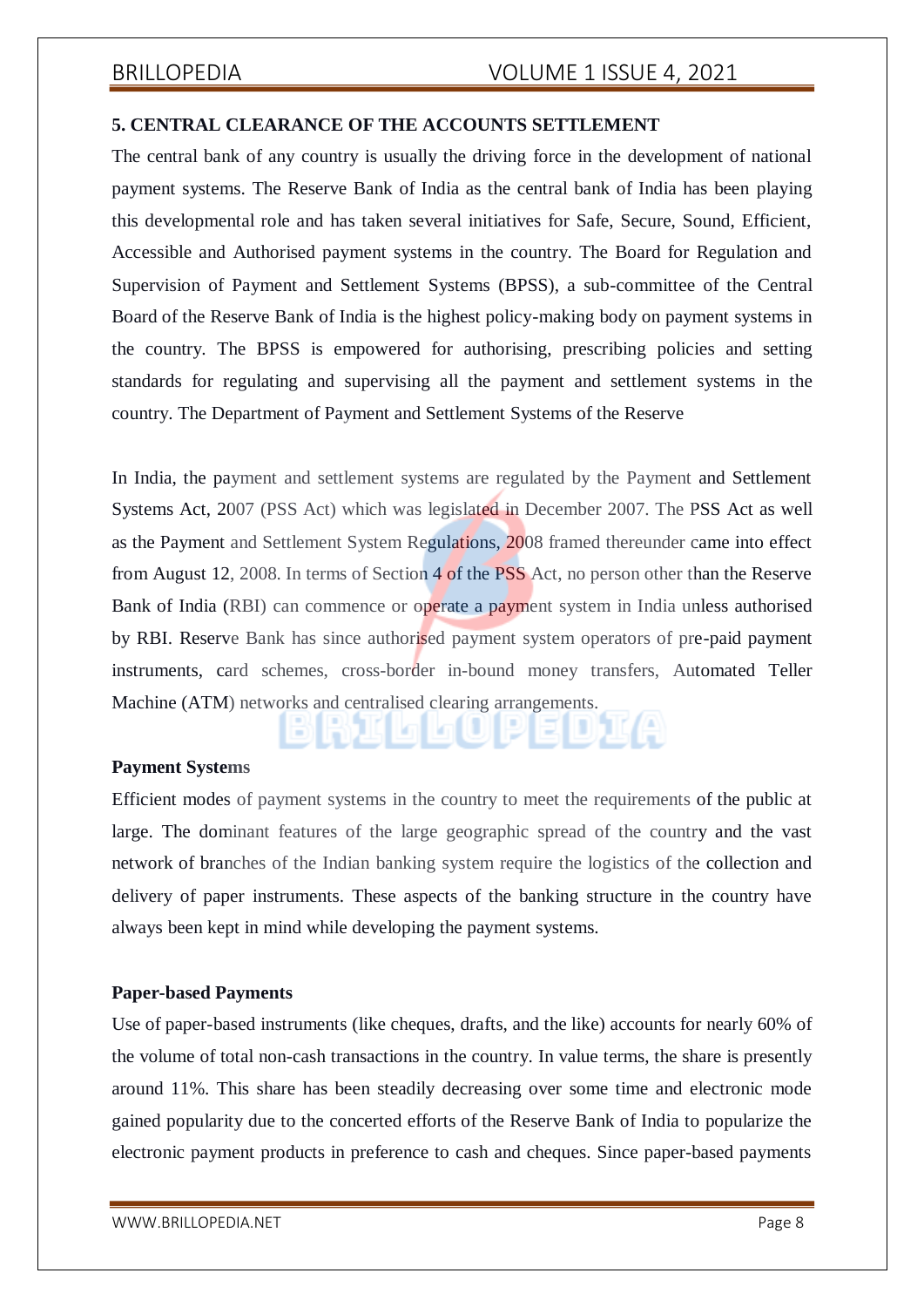occupy an important place in the country, Reserve Bank had introduced Magnetic Ink Character Recognition (MICR) technology for speeding up and bringing inefficiency in the processing of cheques. Later, a separate High-Value Clearing was introduced for clearing cheques of value Rupees one lakh and above. This clearing was available at select large centres in the country (since discontinued). Recent developments in paper-based instruments include the launch of Speed Clearing (for local clearance of outstation cheques drawn on core-banking enabled branches of banks), the introduction of cheque truncation system (to restrict physical movement of cheques and enable the use of images for payment processing), framing CTS-2010 Standards (for enhancing the security features on cheque forms) and the like. While the overall thrust is to reduce the use of paper for transactions, given the fact that it would take some time to completely move to the electronic mode, the intention is to reduce the movement of paper – both for local and outstation clearance of cheques.

#### **Electronic Payments**

The initiatives are taken by RBI in the mid-eighties and early-nineties focused on technologybased solutions for the improvement of the payment and settlement system infrastructure, coupled with the introduction of new payment products by taking advantage of the technological advancements in banks. The continued increase in the volume of cheques added pressure on the existing set-up, thus necessitating a cost-effective alternative system."

#### **Electronic Clearing Service (ECS) Credit**

The Bank introduced the ECS (Credit) scheme during the 1990s to handle bulk and repetitive payment requirements (like salary, interest, dividend payments) of corporates and other institutions. ECS (Credit) facilitates customer accounts to be credited on the specified value date and is presently available at all major cities in the country. During September 2008, the Bank launched a new service known as National Electronic Clearing Service (NECS), at National Clearing Cell (NCC), Mumbai. NECS (Credit) facilitates multiple credits to beneficiary accounts with destination branches across the country against a single debit of the account of the sponsor bank. The system has a pan-India characteristic and leverages on Core Banking Solutions (CBS) of member banks, facilitating all CBS bank branches to participate in the system, irrespective of their location across the country.

#### **Regional ECS (RECS)**

[WWW.BRILLOPEDIA.NET](http://www.brillopedia.net/)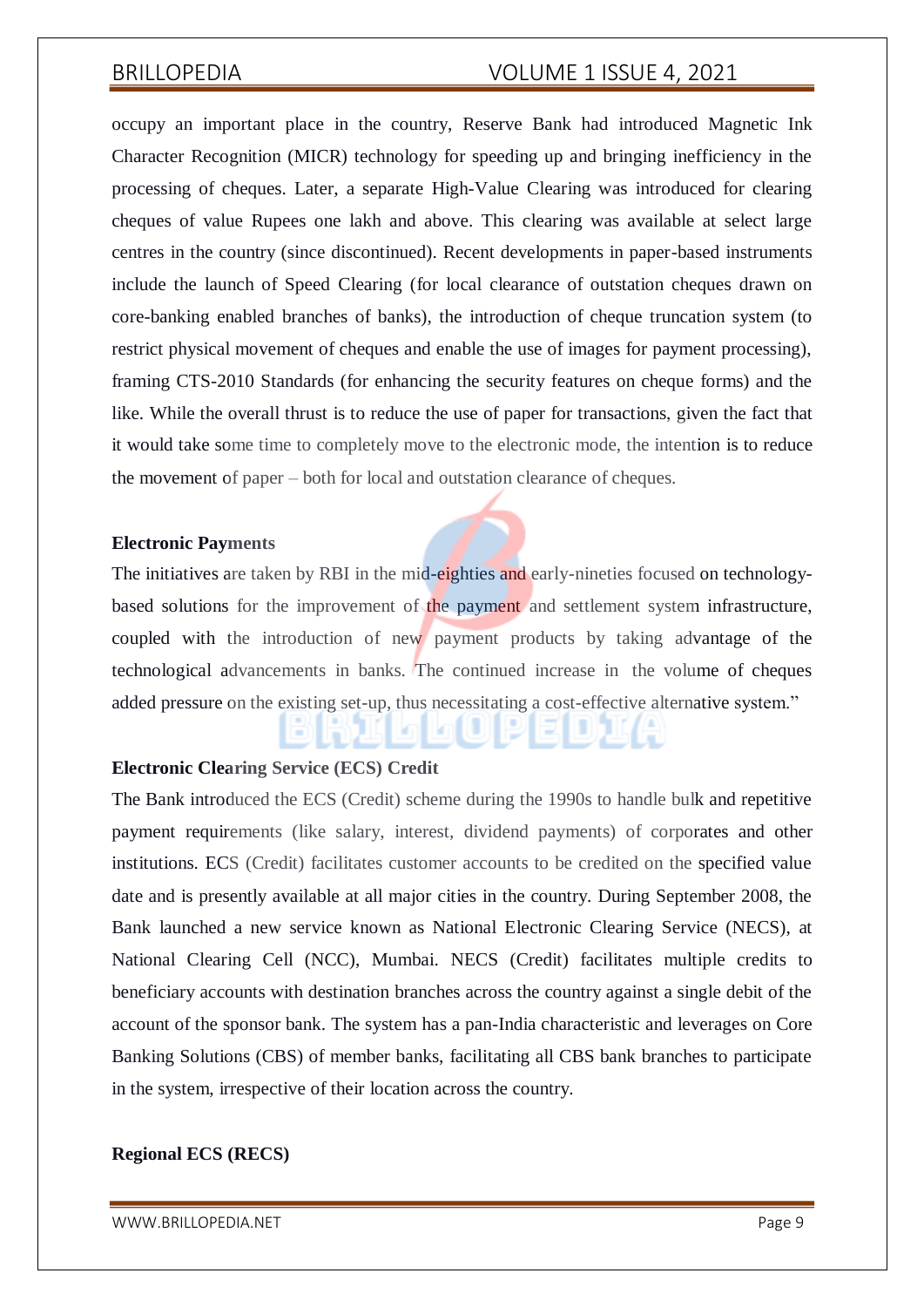Next to NECS, RECS has been launched during the year 2009.RECS, a miniature of the NECS is confined to the bank branches within the jurisdiction of a Regional office of RBI. Under the system, the sponsor bank will upload the validated data through the Secured Web Server of RBI containing credit/debit instructions to the customers of CBS enabled bank branches spread across the Jurisdiction of the Regional office of RBI. The RECS centre will process the data, arrive at the settlement, generate destination bank-wise data/reports and make available the data/reports through a secured web-server to facilitate the destination bank branches to afford credit/debit to the accounts of beneficiaries by leveraging the CBS technology put in place by the bank. Presently RECS is available in Ahmedabad, Bengaluru, Chennai and Kolkata

#### **Electronic Clearing Service (ECS) Debit**

The ECS (Debit) Scheme was introduced by RBI to provide a faster method of effecting periodic and repetitive collections of utility companies. ECS (Debit) facilitates consumers/subscribers of utility companies to make routine and repetitive payments by 'mandating' bank branches to debit their accounts and pass on the money to the companies. This tremendously minimises the use of paper instruments apart from improving process efficiency and customer satisfaction. There is no limit as to the minimum or maximum amount of payment. This is also available across major cities in the country.

#### **Electronic Funds Transfer (EFT)**

This retail funds transfer system introduced in the late 1990s enabled an account holder of a bank to electronically transfer funds to another account holder with any other participating bank. Available across 15 major centres in the country, this system is no longer available for use by the general public, for whose benefit a feature-rich and more efficient system is now in place, which is the National Electronic Funds Transfer (NEFT) system.

#### **National Electronic Funds Transfer (NEFT) System**

In November 2005, a more secure system was introduced for facilitating one-to-one funds transfer requirements of individuals/corporates. Available across a longer time window, the NEFT system provides for batch settlements at hourly intervals, thus enabling near real-time transfer of funds. Certain other unique features viz. accepting cash for originating transactions, initiating transfer requests without any minimum or maximum amount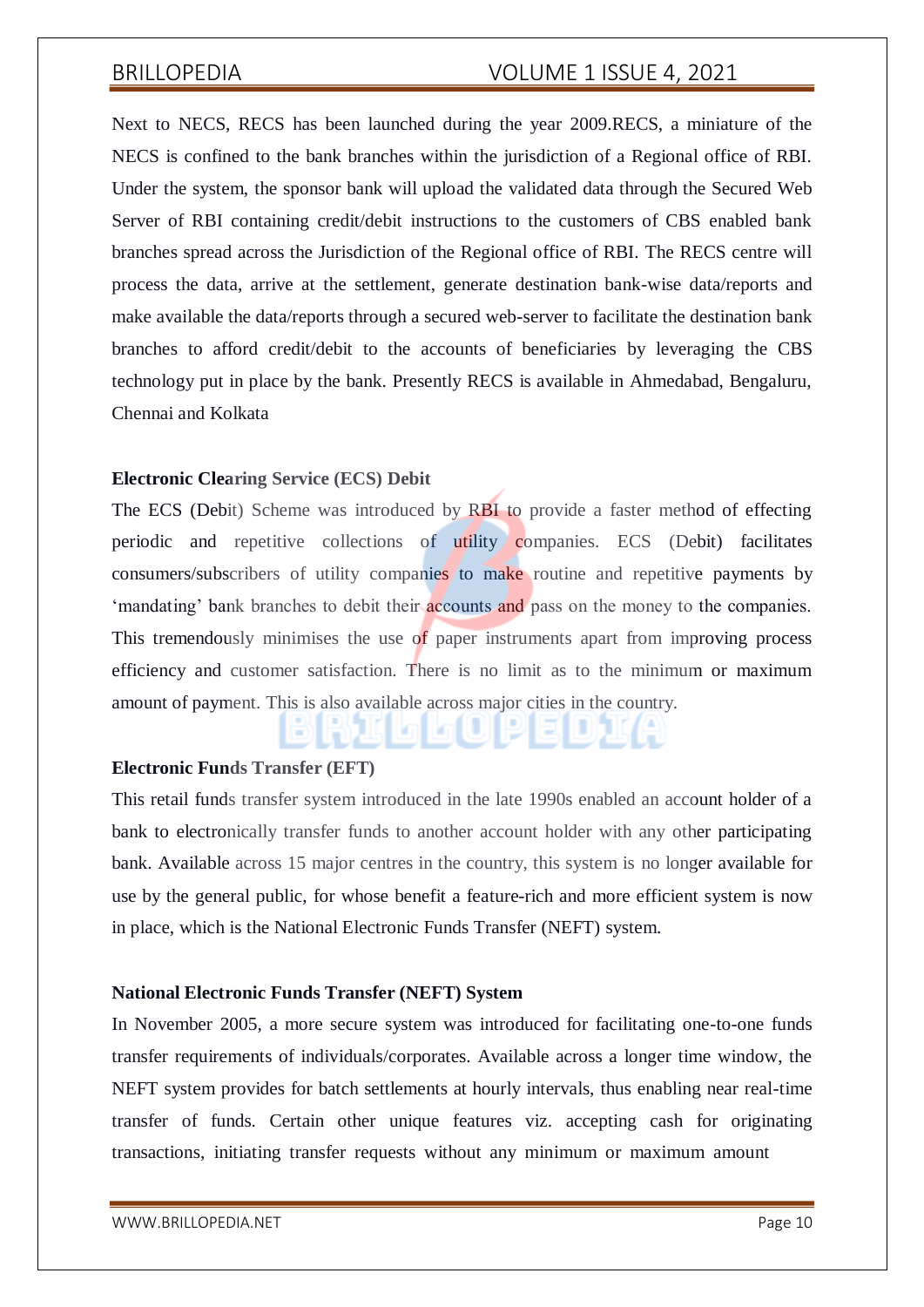limitations, facilitating one-way transfers to Nepal, receiving confirmation of the date/time of credit to the account of the beneficiaries, etc., are available in the system.

### **Real-Time Gross Settlement (RTGS) System**

RTGS is a funds transfer system where transfer of money takes place from one bank to another on a "real-time" and a "gross" basis. Settlement in "real-time" means payment transaction is not subjected to any waiting period. "Gross settlement" means the transaction is settled on one to one basis without bunching or netting with any other transaction. Once processed, payments are final and irrevocable. This was introduced in 2004 and settles all inter-bank payments and customer transactions above `2 lakh.

### **Clearing Corporation of India Limited (CCIL)**

CCIL was set up in April 2001 by banks, financial institutions and primary dealers, to function as an industry service organisation for clearing and settlement of trades in the money market, government securities and foreign exchange markets. The Clearing Corporation plays the crucial role of a Central Counter Party (CCP) in the government securities, USD –INR forex exchange (both spot and forward segments) and Collateralised Borrowing and Lending Obligation (CBLO) markets. CCIL plays the role of a central counterparty whereby, the contract between buyer and seller gets replaced by two new contracts - between CCIL and each of the two parties. This process is known as 'Novation'. Through novation, the counterparty credit risk between the buyer and seller is eliminated with CCIL subsuming all counterparty and credit risks. To minimize - these risks, that it exposes itself to, CCIL follows specific risk management practices which are as per international best practices. In addition to the guaranteed settlement, CCIL also provides non guaranteed settlement services for National Financial Switch (Interbank ATM transactions) and rupee derivatives such as Interest Rate Swaps. CCIL is also providing a reporting platform and acts as a repository for Over the Counter (OTC) products.

#### **Pre-paid Payment Systems**

Pre-paid instruments are payment instruments that facilitate the purchase of goods and services against the value stored on these instruments. The value stored on such instruments represents the value paid for by the holders by cash, by debit to a bank account, or by credit card. The pre-paid payment instruments can be issued in the form of smart cards, magnetic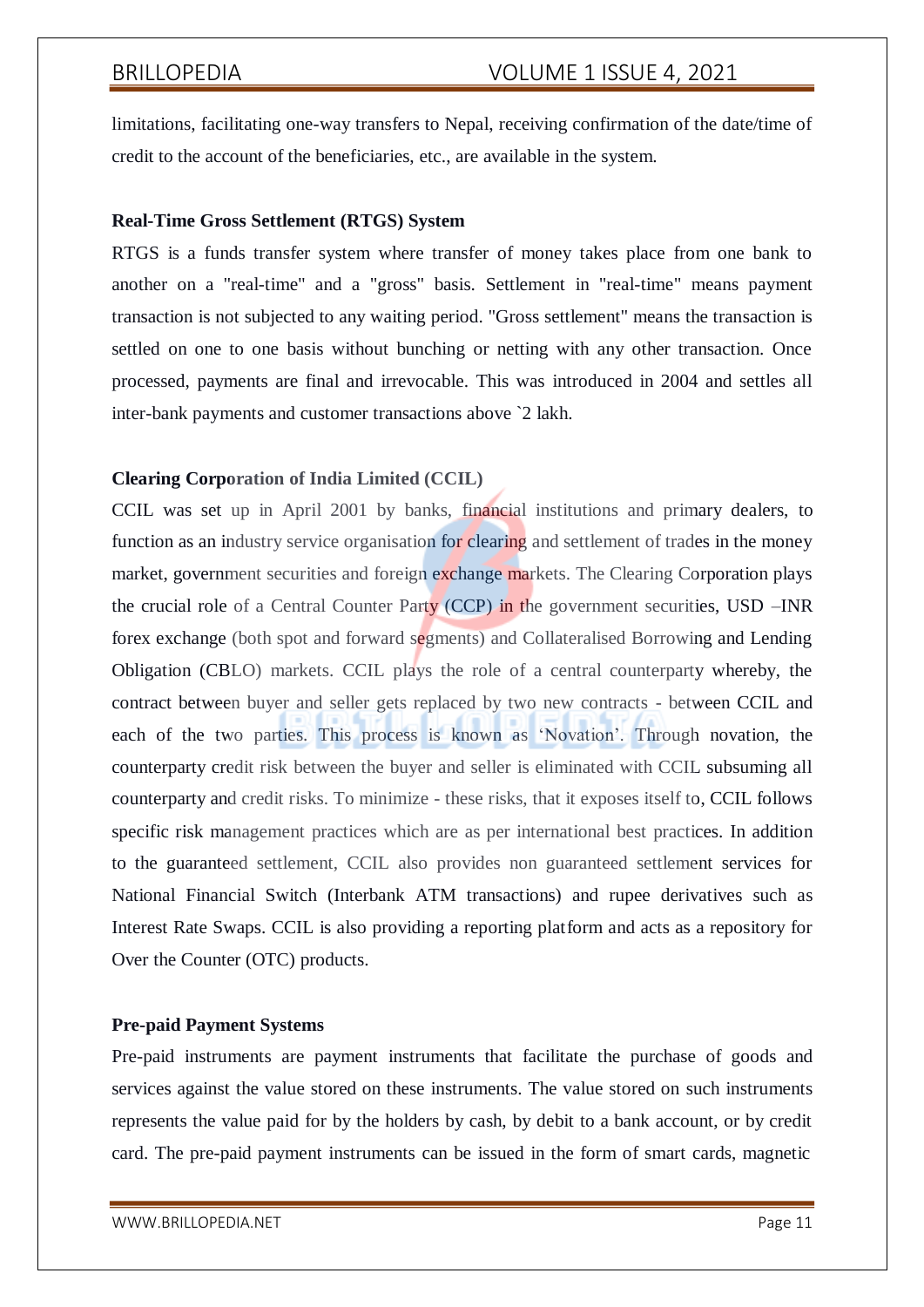stripe cards, internet accounts, internet wallets, mobile accounts, mobile wallets, paper vouchers, etc. After the notification of the PSS Act, policy guidelines for issuance and operation of prepaid instruments in India were issued in the public interest to regulate the issue of prepaid payment instruments in the country. The use of pre-paid payment instruments for cross border transactions has not been permitted, except for the payment instruments approved under Foreign Exchange Management Act,1999 (FEMA).

#### **Mobile Banking System**

Mobile phones as a medium for providing banking services have been attaining increased importance. Reserve Bank brought out a set of operating guidelines on mobile banking for banks in October 2008, according to which only banks which are licensed and supervised in India and have a physical presence in India are permitted to offer mobile banking after obtaining necessary permission from Reserve Bank. The guidelines focus on systems for security and inter-bank transfer arrangements through Reserve Bank's authorized systems. On the technology front, the objective is to enable the development of interoperable standards to facilitate funds transfer from one account to any other account in the same or any other bank on a real-time basis irrespective of the mobile network a customer has subscribed to.

### **ATMs / Point of Sale (POS) Terminals / Online Transactions**

Presently, there are over 61,000 ATMs in India. Savings Bank customers can withdraw cash from any bank terminal up to 5 times a month without being charged for the same. To address the customer service issues arising out of failed ATM transactions where the customer's account gets debited without actual disbursal of cash, the Reserve Bank has mandated recrediting of such failed transactions within 12 working days and mandated compensation for delays beyond the stipulated period. Furthermore, a standardised template has been prescribed for displaying at all ATM locations to facilitate lodging of complaints by customers.

There are over five lakh POS terminals in the country, which enable customers to make payments for purchases of goods and services using credit/debit cards. To facilitate customer convenience, the Bank has also permitted cash withdrawal using debit cards issued by the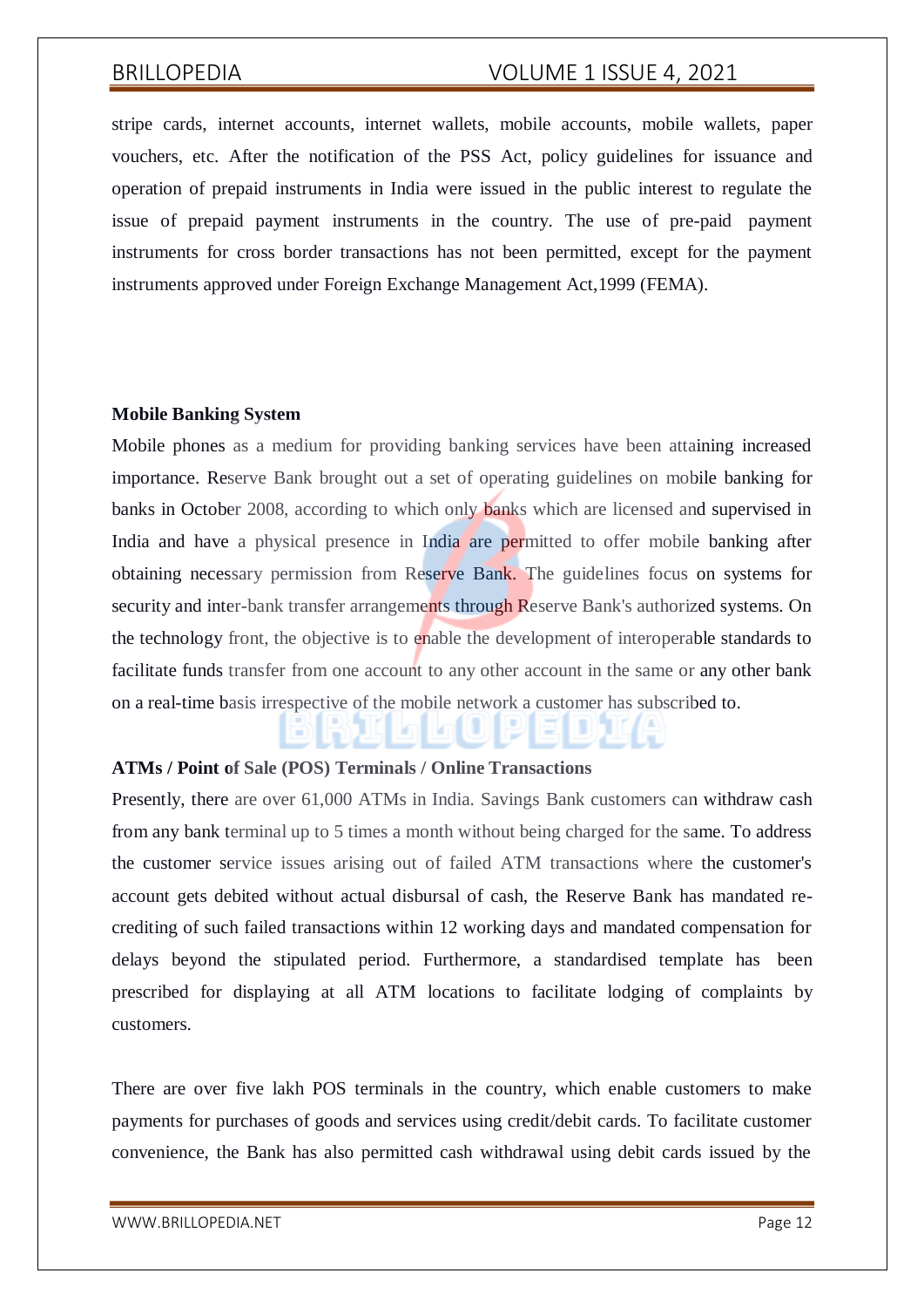banks at POS terminals. The POS for accepting card payments also include online payment gateways. This facility is used for enabling online payments for goods and services. Online payment is enabled through its payment gateways or third-party service providers called intermediaries. In payment transactions involving intermediaries, these intermediaries act as the initial recipient of payments and distribute the payment to merchants. In such transactions, the customers are exposed to the uncertainty of payment as most merchants treat the payments as final on receipt from the intermediaries. In this regard safeguard the interests of customers and to ensure that the payments made by them using Electronic/Online Payment modes are duly accounted for by intermediaries receiving such payments, directions were issued in November 2009. "Directions require that the funds received from customers for such transactions need to be maintained in an internal account of a bank and the intermediary should not have access to the same. Further, to reduce the risks arising out of the use of credit/debit cards over internet/IVR (technically referred to as a card, not present (CNP) transactions), Reserve Bank mandated that all CNP transactions should be additionally authenticated based on information not available on the card and an online alert should be sent to the cardholders for such transactions.

#### **National Payments Corporation of India**

The Reserve Bank encouraged the setting up of National Payments Corporation of India (NPCI) to act as an umbrella organisation for operating various Retail Payment Systems (RPS) in India. NPCI became functional in early 2009. NPCI has taken over National Financial Switch (NFS) from Institute for Development and Research in Banking Technology (IDRBT). NPCI is expected to bring greater efficiency by way of uniformity and standardization in retail payments and expanding and extending the reach of both existing and innovative payment products for greater customer convenience.

#### **Oversight of Payment and Settlement Systems**

Oversight of the payment and settlement systems is a central bank function whereby the objectives of safety and efficiency are promoted by monitoring existing and planned systems, assessing them against these objectives and, where necessary, inducing change. By overseeing payment and settlement systems, central banks help to maintain systemic stability and reduce systemic risk, and to maintain public confidence in payment and settlement systems. The Payment and Settlement Systems Act, 2007 and the Payment and Settlement

[WWW.BRILLOPEDIA.NET](http://www.brillopedia.net/) Page 13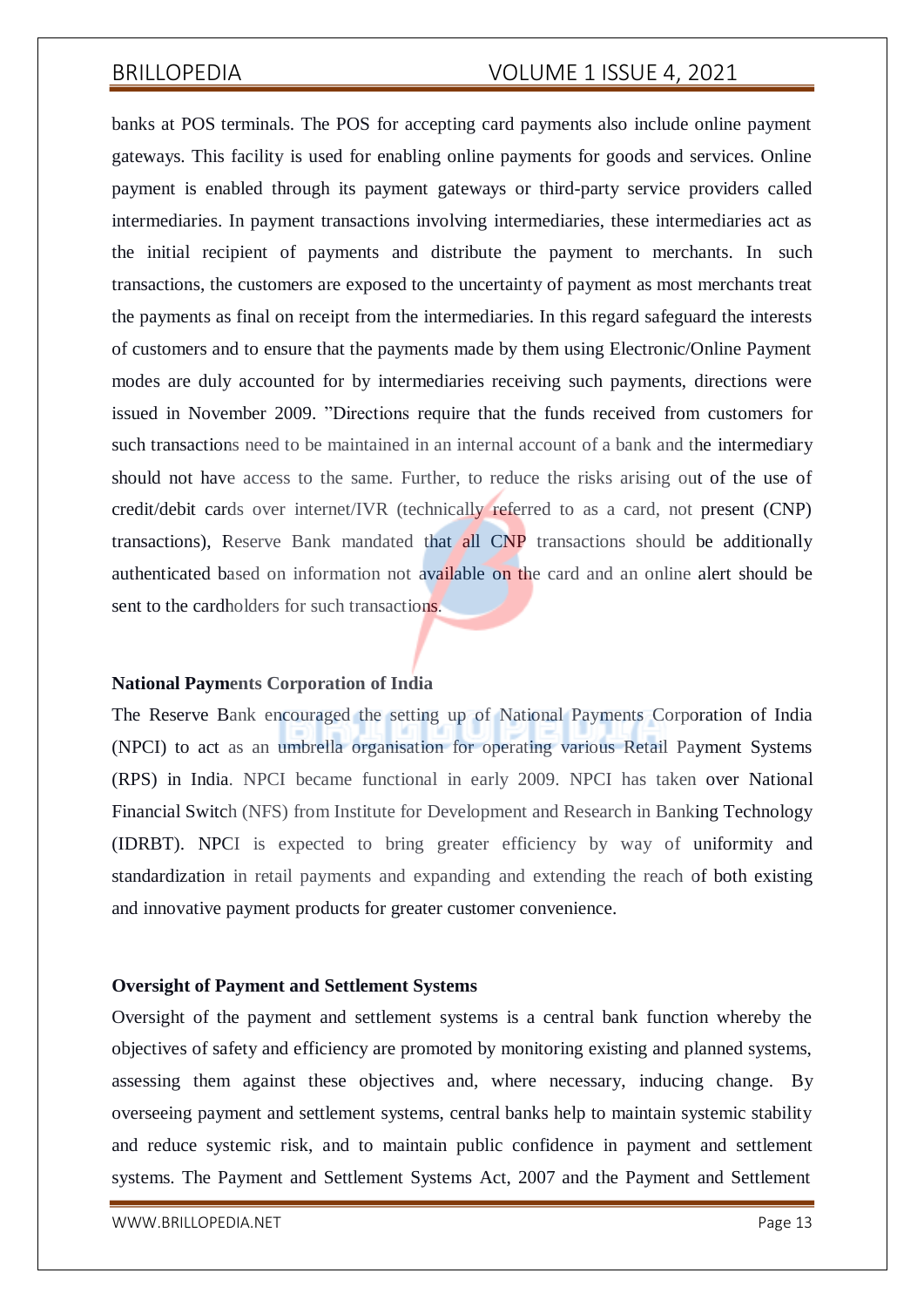Systems Regulations, 2008 framed thereunder, provide the necessary statutory backing to the Reserve Bank of India for undertaking the Oversight function over the payment and settlement systems in the country.

#### **RBI Policies**

#### **Repo Rate**

Repo or repurchase rate is the benchmark interest rate at which the RBI lends money to all other banks for a short-term. When the repo rate increases, borrowing from RBI becomes more expensive and hence customers or the public bear the outcome of high-interest rates. Reverse Repo Rate (RRR): Reverse Repo rate is the short-term borrowing rate at which RBI borrows money from other banks. The Reserve Bank of India uses this method to reduce inflation when there is excess money in the banking system.

#### **Cash Reserve Ratio (CRR)**

Cash Reserve Ratio is the particular share of any bank's total deposit that is mandatory and to be maintained with the Reserve Bank of India in the form of liquid cash. Statutory liquidity ratio (SLR): Leaving aside the cash reserve ratio, banks are required to maintain liquid assets in the form of gold and approved securities. A higher SLR disables the banks to grant more BRILLOPEDIA loans.

#### **CONCLUSION**

The Reserve Bank of India holds a vital role in the banking and economic stability of the country. It formulates and implements monetary policy in the country to maintain stability and growth in the economy. As a banker's bank, its role is essential for the proper operation of the banking sector of the country. The Reserve Bank of India is entrusted with the multidimensional role and its role as a regulator had been crucial in the recent global crisis where the Indian banking and financial system remained strong with capital adequacy and stability. Thus! considering the role and functions of the Reserve Bank of India! It can be termed as one of the most vital organizations of the Indian economy and super-regulator of the banking sector.

#### **BIBLIOGRAPHY/REFERENCES**

[WWW.BRILLOPEDIA.NET](http://www.brillopedia.net/) Page 14